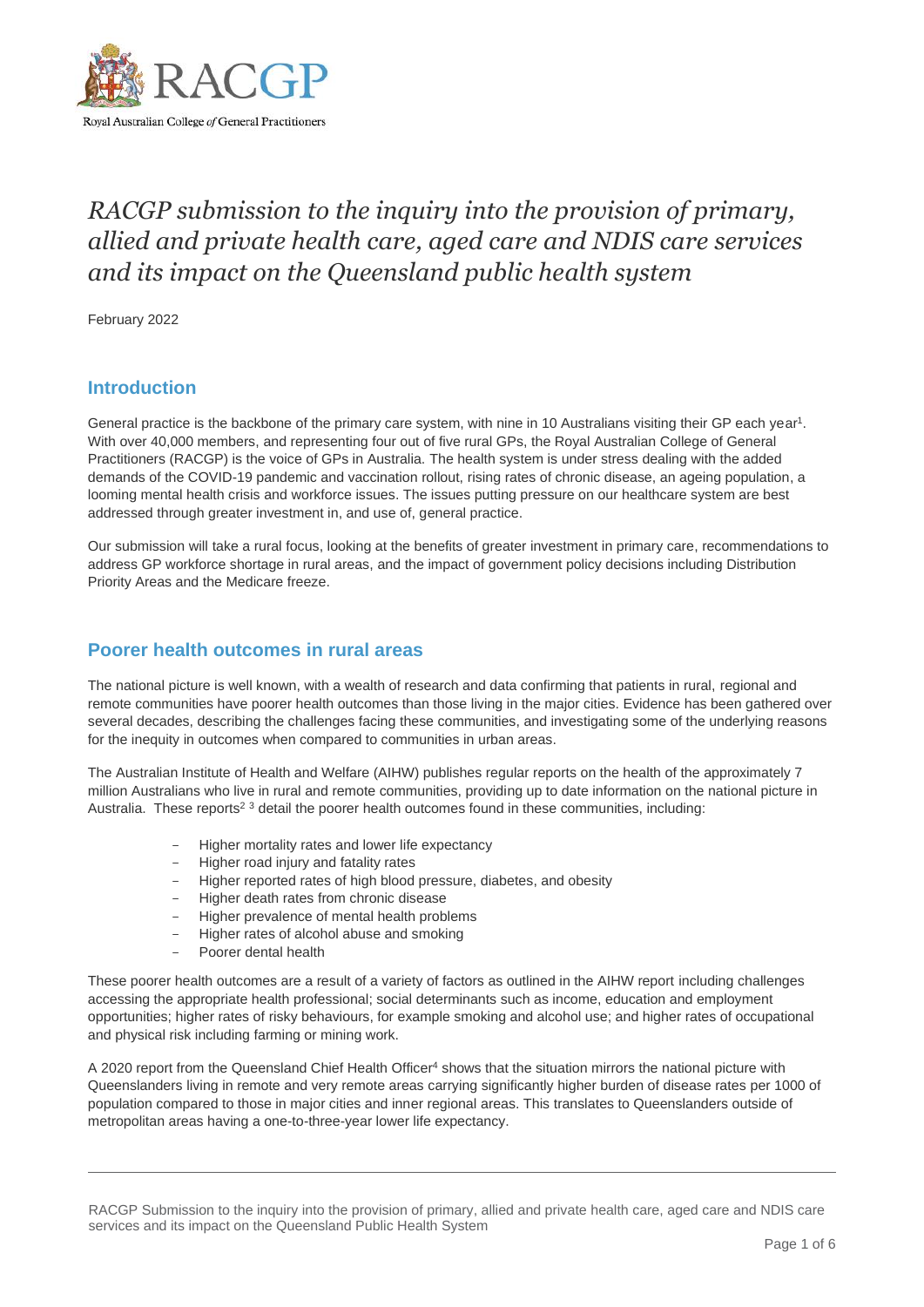# **The future of GP supply**

With almost 40% of GPs aged over 55<sup>5</sup>, the government must invest in our future GP workforce. A decline in specialist GP numbers will have a devastating impact on the health of the nation. If patients cannot access appropriate care in the right setting at the right time from their specialist GP, the delay in care will result in poorer health outcomes, and more patients will end up in an emergency department, causing higher government expenditure.

The nature of the GP workforce and workload is changing:

- The average number of hours worked per week is declining<sup>6</sup>
- There is an increasing proportion of female GPs<sup>7</sup>– who are more likely to work part time, and who also on average spend more time with their patients<sup>8</sup>
- The Australian population is seeing increased prevalence of chronic disease and co-morbidities requiring more complex care at the primary care level<sup>9</sup> and this is reflected with increases in the proportion of long consults meaning GPs see fewer patients in a standard workday<sup>10</sup>.

The combination of these factors means that a greater headcount of GPs will be required to provide the same full-time equivalent (FTE) workforce and a larger FTE workforce will be needed in the future.

The future workforce supply is in jeopardy. The number of medical graduates choosing to enter GP training each year has stagnated. Just 15.2% of final year students are listing general practice as their first preference specialty<sup>11</sup>. Eligible applications for GP training dropped by 22% between 2015 and 2020. Unfilled rural training places increased from 10% (65 places) in 2018 to 30% (201 places) in 2020<sup>12</sup>. New and significant investment in training GP registrars is needed. While no single change to the training program will be the 'solution', action is needed to put general practice training on equal, or greater, footing with other medical specialty training programs.

#### **Recommendations to address rural GP supply**

Evidence shows that the two key drivers of GPs choosing to work in rural areas are: the quality and duration of the rural training experience; and having grown up in, or spent a considerable time living in, a rural community<sup>13</sup>. We recommend initiatives aimed at training rural GPs, attracting experienced GPs to rural areas, and supporting existing rural GPs, such as:

- Increasing the number of rural-origin students in medical school
- Increasing exposure to rural general practice in undergraduate and graduate medical courses
- Increased support for rural GP supervisors, including increased funding for compensation, and access to training and professional development.
- Increasing support for GPs training in rural communities eg bursaries to train in rural communities, travel expenses, accommodation provision etc
- Initiatives to support GPs to experience rural medicine and to move to rural communities
- Streamline credentialing processes so that it's easier for GPs from other areas to locum in rural communities to fill gaps
- Encouraging a whole-of-community approach to settle GPs into rural communities, for example supporting the GP to find accommodation, childcare or education options for their children, work for their partner etc.
- Provide greater incentives, rebates, and scholarships for rural GPs to gain and maintain additional skills to benefit their community. This should include both procedural (eg surgery, anaesthetics, obstetrics, emergency) and non-procedural (eg mental health, paediatrics, palliative care) skills
- Involve GPs in disaster management plans, and help them support their communities when disasters happen
- Supporting innovative models which are adapted to suit diverse communities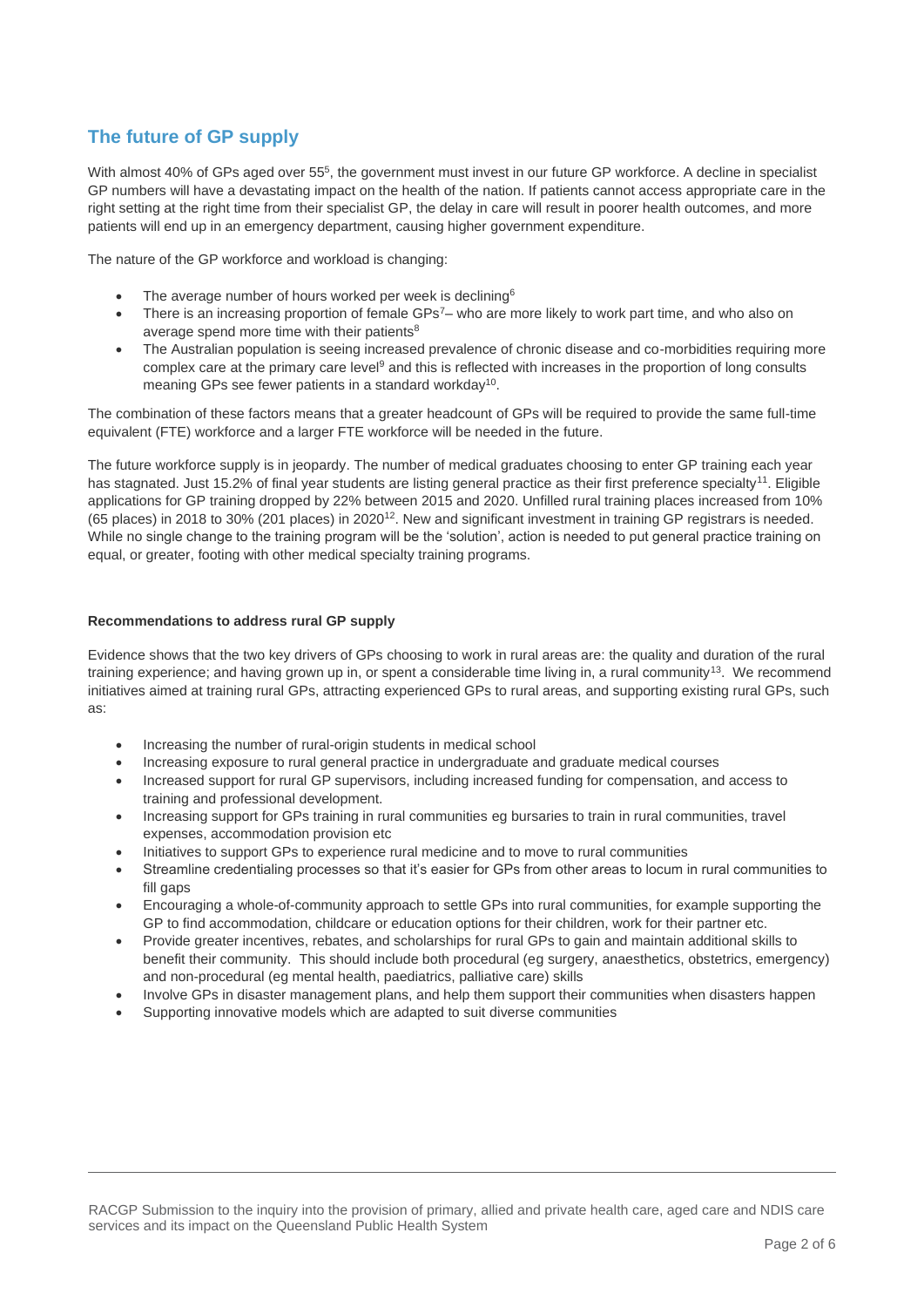# **Distribution Priority Areas**

On 1 July 2019, the Commonwealth Government introduced the Distribution Priority Area (DPA) classification system, replacing the Districts of Workforce Shortage (DWS) Assessment Areas for general practitioners and bonded doctors. The Department of Health uses the DPA classification system to distribute primary care doctors subject to location restrictions, such as international medical graduates and Australian doctors participating in the Bonded Medical Programs. The DPA system applies only to general practice; other specialties continue to be assessed under the DWS system, although this is under review in 2021.

It was intended that the benchmarks used to determine services required in GP catchment areas would be fixed for three years to allow stabilisation of the workforce. However, several adjustments were made during the timeframe, including an update to the Modified Monash Model (MMM) classification system effective 1 January 2020.

Geographic reclassification affected an estimated 7,000 GPs<sup>14</sup>. In May 2020, 261 locations that were previously a DWS became fully or partially non-DPA<sup>15</sup>. Practices affected by changes to DPA classification were only able to appeal if the change had affected recruitment of an international medical graduate (IMG) that had already commenced. This meant that these locations could no longer recruit IMGs or those in Bonded Medical Programs which exacerbated doctor shortages for these communities. It also impacted practice viability with reduced access to bulkbilling incentives.

DPA also impacts large regional and outer metropolitan growth corridors. RACGP members have raised issues about recruitment challenges in high population areas such as the Sunshine and Gold Coast. Modelling in 2019 based on the Stronger Rural Health Strategy (which restricted overseas trained doctors from practising in urban areas) forecast a shortfall of 7,535 full-time GPs or 31.7% in urban areas by 2030. In 2019, 68.1% of GP services were demanded in urban areas however only 62.4% of GPs were in those areas<sup>16</sup>. This modelling did not consider the likely additional impact of changes to the DPA system, nor the added pressures created by the COVID-19 pandemic.

The Federal Government's review into DPA and the announcement that from 1 January 2022 those in MMM3-7 areas would be automatically classified as DPA was a welcomed step to address these issues. It's also important that the option to apply for an exemption remains, particularly for those facing GP shortages in outer metropolitan growth areas.

RACGP Submission to the inquiry into the provision of primary, allied and private health care, aged care and NDIS care services and its impact on the Queensland Public Health System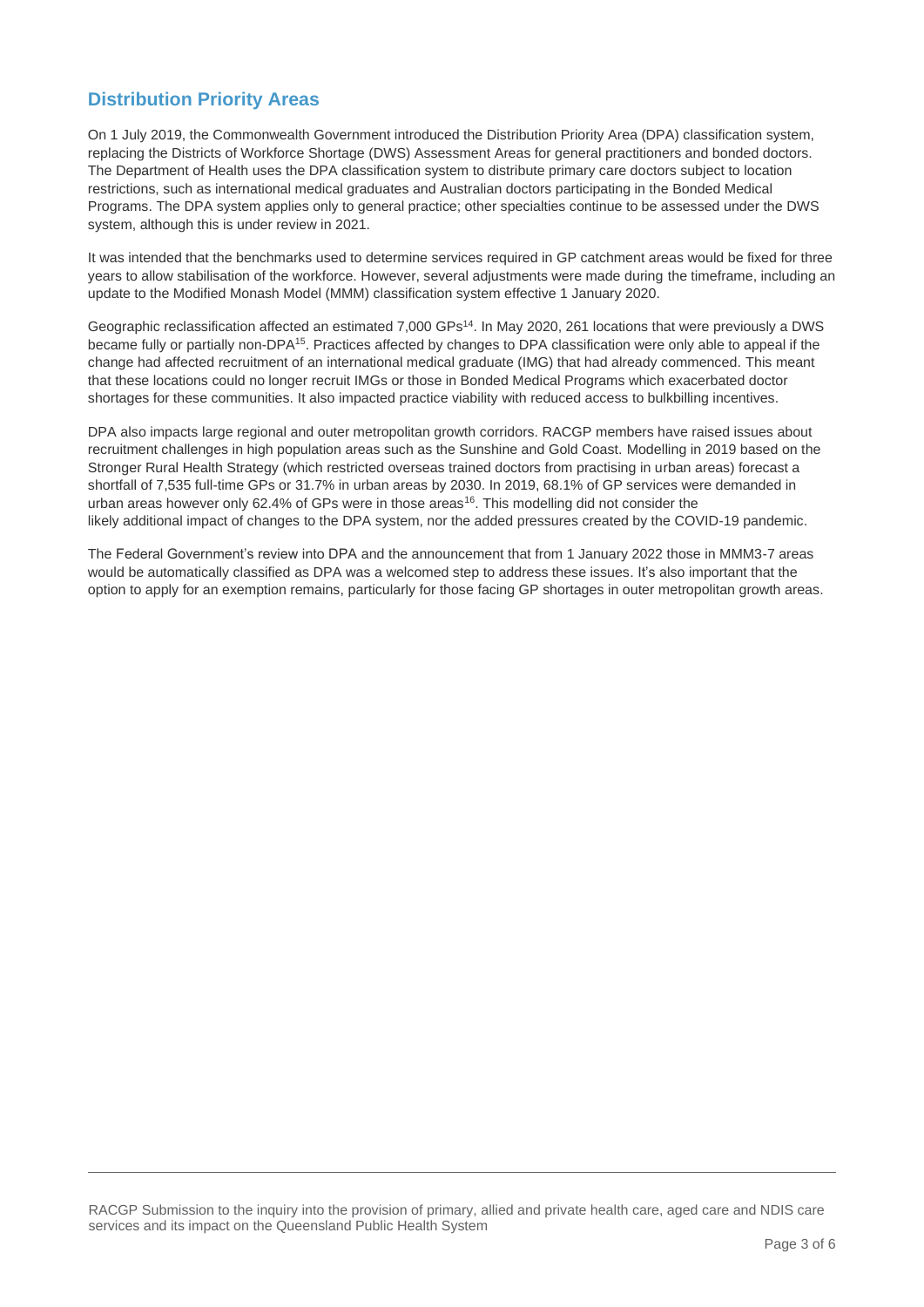# **Underfunding of Medicare**

Patient rebates for general practice services were "frozen" (did not receive an annual indexation increase from the government) between 2013 and 2017. The costs to provide general practice care, including practice and staffing costs, increase year on year, and successive governments have not matched these increases in the patient rebates provided by Medicare. The growing gap between the cost of providing care and the Medicare rebate, combined with high external pressure for GPs to bulk bill all services, has had a significant impact on general practice sustainability. Full time GPs are estimated to have each lost \$109,000 in total income from 2015-2020 as a result of the Medicare freeze.<sup>17</sup> The cumulative value of lost indexation for general practice MBS rebates is estimated to be over \$1.5 billion and growing.

Without reasonable increases to MBS rebates, out-of-pocket costs to patients will increase so that practices can remain viable. In 2012 a patient attending their GP paid an average of \$27.65 out of pocket and in 2021 that patient pays \$41.12. Meanwhile the MBS rebate has only increased from \$34.90 to \$38.75 over that same period.<sup>18</sup> The average patient out-of-pocket cost is higher than the Medicare rebate, has been since 2018 and will continue to grow.

Scheduled patient rebates for GP services are undervalued when compared to those for other medical specialist consultations, even after adjusting for years in training between specialisations. The RACGP estimates a loading of at least 18.5% must be applied to all GP consultation MBS rebates to bring them to the level of other specialist consultation items.

GPs consistently rank Medicare rebates and creating new funding models for primary care as the highest priority health policy issues for government action<sup>19</sup>.

#### **Recommendations**

The Primary Health Care 10 Year Plan is a critical opportunity to improve the lives of all Australians through achievable and cost-effective reforms and investments in primary care. Many of the recommendations put forward by the Steering Group are a step in the right direction to achieve this. The RACGP's [submission](https://www.racgp.org.au/advocacy/reports-and-submissions/view-all-reports-and-submissions/2021-reports-and-submissions/submission-to-primary-care-reform-steering-group) responds to the Primary Health Reform Steering Group recommendations and promotes:

- the development of a sustainable model of high-quality, cost-effective and patient-centred primary care. Key funding priorities should be improving the accessibility and capacity of primary care to promote health and wellbeing across the lifespan in a cost-effective way; supporting the increased demands for chronic disease care to be provided in the community; and integrating services across the health system to ensure comprehensive and coordinated care.
- the need to modernise Medicare to reflect the cost of providing care with initial reforms including:
	- improved Medicare Benefits Schedule (MBS) rebates for longer consultations
	- structure Medicare funding to reward time invested in preventive and secondary care in the community, rather than disproportionately funding/rewarding tertiary care and surgical procedures that are required as chronic diseases approach severe or end-stage
	- removal of rebate differentiation between MBS items based on provider status
	- focus on the provision of holistic comprehensive care rather than single-disease MBS item numbers
- the need to introduce blended payment funding models that support the provision of high-quality care to patients with complex conditions, in addition to MBS rebates.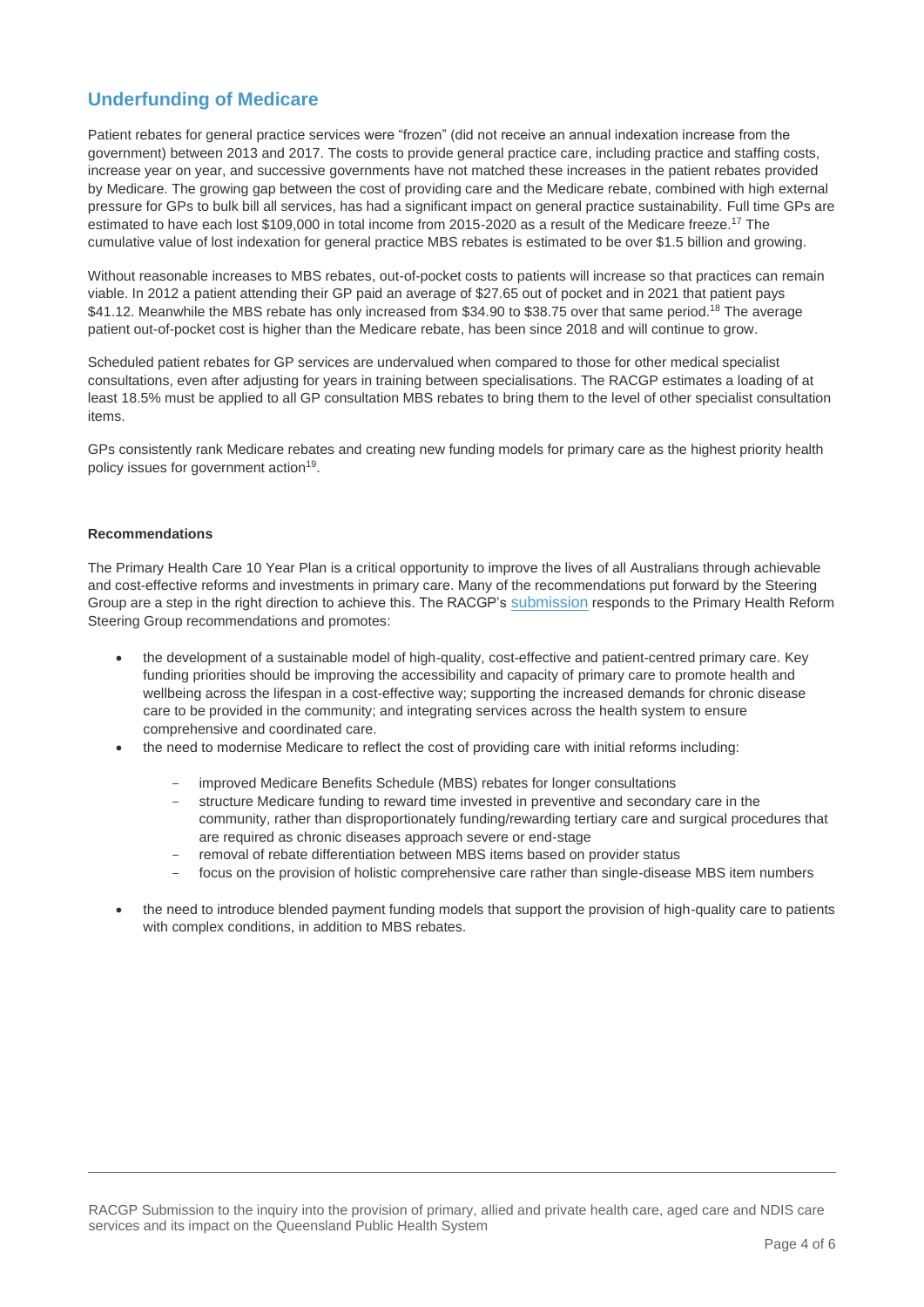# **Adequate primary care funding improves patient outcomes and saves money**

Evidence shows that a well-supported general practice sector will result in efficiencies for primary and secondary care, and the broader healthcare system<sup>20</sup>. Failure to invest adequately in general practice will result in continued increases in overall healthcare costs. It has been demonstrated that primary care improves patient outcomes, lowers mortality rates, lowers hospital admissions, reduces the burden on tertiary care, improves patient experience of health, lowers infant mortality rates, improves quality of life and decreases the use of more expensive health services.<sup>21</sup>

The *[RACGP Vision for General Practice](https://www.racgp.org.au/advocacy/advocacy-resources/the-vision-for-general-practice/the-vision)* is a framework for excellence in healthcare and demonstrates how a wellsupported general practice team can deliver sustainable, equitable, high-value healthcare, benefitting patients, providers and funders. The Vision was assessed independently with [economic](https://www.racgp.org.au/FSDEDEV/media/documents/RACGP/Advocacy/Economic-evaluation-of-the-RACGP-vision.pdf) benefits estimated at \$5.6 billion plus 520,000 quality adjusted life years (QALYs) over five years.<sup>22</sup> In 2020-21 there were over 1.8 million presentations to emergency departments in Queensland, 10.3% of which were deemed non-urgent (category 5) and 32.1% deemed semi-urgent (category 4) presentations<sup>23</sup> which could have been handled by a general practitioner. The cost of a non-urgent emergency presentation is estimated at \$540<sup>24</sup>, compared to a 40-minute GP consultation which is \$111.50. It makes sense to invest in general practice.

## **Pharmacists are not GPs**

There has been a mounting push for pharmacists to increase their scope as a health workforce solution and there have been several pilot programs to assess the viability of such measures including the Queensland Urinary Tract Infection prescribing trial. Suggestions that pharmacists can manage non-urgent or low urgency conditions are unsafe. The RACGP has significant concerns with moves to expand the role of community pharmacies beyond their core role – these concerns are outlined in our [position statement on retail pharmacy,](https://www.racgp.org.au/advocacy/position-statements/view-all-position-statements/health-systems-and-environmental/retail-pharmacy) but the primary issues relate to:

- fragmenting care and duplicating services while directing patients away from the coordinated medical care provided by their GP
- pharmacy health screening programs resulting in over-testing and over-treating patients
- incentivising business needs over patient care
- the sale of non-evidence-based products posing a risk to patient health

Pharmacists are a key part of the patient healthcare journey, but they're not a replacement for the high quality, patientcentred, whole-of-person, specialist care provided by GPs. Trials that expand the scope of pharmacy practice beyond current legislation such as the proposal for pharmacist to prescribe Schedule 4 drugs are unsafe.

# **Federal election campaign**

The RACGP has bee[n advocating for the following reforms](https://www.racgp.org.au/FSDEDEV/media/documents/Advocacy/Primary-Care-Priorities-long-form.pdf) ahead of the federal election to ensure every Australian is supported to take the time to prioritise their health with the support of their GP – there's a role for state government in supporting changes in primary care funding with the federal government.

- Support for regular, continuous, and preventive care for people over the age of 65, people with mental health conditions and people with a disability
- Investment in longer general practice consultations to support complex care
- Reinstate phone consultations for long consultations, mental health, and GP management plans as part of the permanent telehealth model
- Introduction of a GP follow-up consultation within seven days of an unplanned hospital admission to reduce unplanned hospital readmissions
- Strengthen rural healthcare by:
	- increasing Workforce Incentive Programs with additional payments for those doctors who use additional advanced skills in rural areas scaled to rurality
	- providing access to the relevant specialty MBS items when a GP holds advanced skills in Internal Medicine, Mental Health, Paediatrics, Palliative Care and/or Emergency, in a rural area